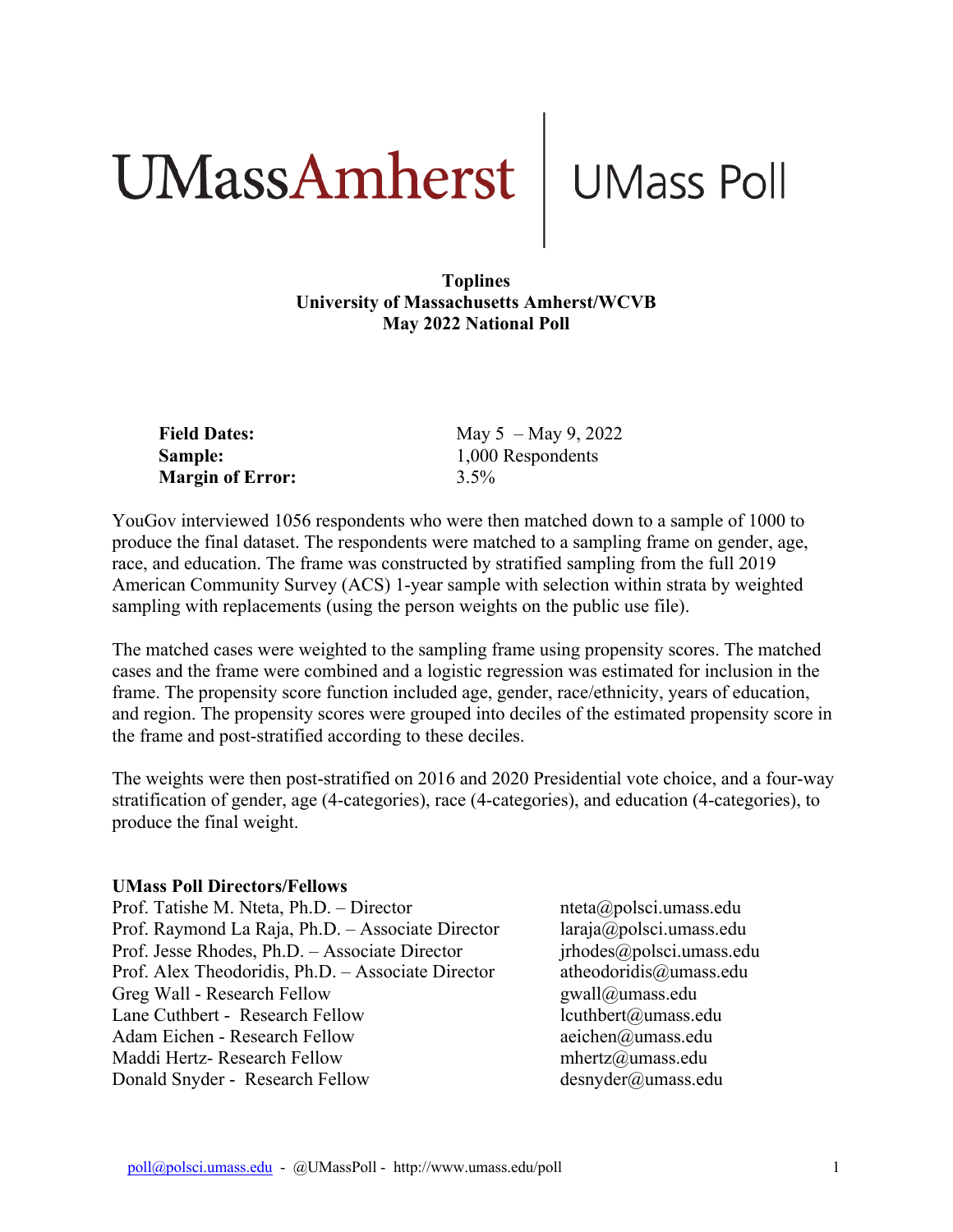# **2022 Midterm Election (N=1,000)**

|                                                                                                                                                                                                                                               | Apr.<br>2021 | Dec.<br>2021      | May<br>$2022*$ | Apr.<br>2021 | Dec.<br>2021      | May<br>2022* | Apr.<br>2021 | Dec.<br>2021 | May<br>2022* |
|-----------------------------------------------------------------------------------------------------------------------------------------------------------------------------------------------------------------------------------------------|--------------|-------------------|----------------|--------------|-------------------|--------------|--------------|--------------|--------------|
|                                                                                                                                                                                                                                               | Democratic   |                   | Republican     |              | Don't             |              |              |              |              |
|                                                                                                                                                                                                                                               |              | Party's Candidate |                |              | Party's Candidate |              |              | Know         |              |
| Looking ahead to the<br>2022 midterm<br>congressional election, if<br>this election were being<br>held today, which party's<br>candidate would you vote                                                                                       |              |                   |                |              |                   |              |              |              |              |
| for in your congressional<br>$district$ ? (N=1,000)<br>Looking ahead to the<br>2022 midterm<br>congressional election, if<br>this election were being<br>held today, which party's<br>candidate would you vote<br>for in the Senate election? | 45%          | 42%               | 44%            | 38%          | 37%               | 38%          | 17%          | 21%          | 19%          |
| $(N=344)$                                                                                                                                                                                                                                     | 44%          | 42%               | 46%            | 38%          | 38%               | 33%          | 18%          | 21%          | 21%          |

*\* Includes Leaners*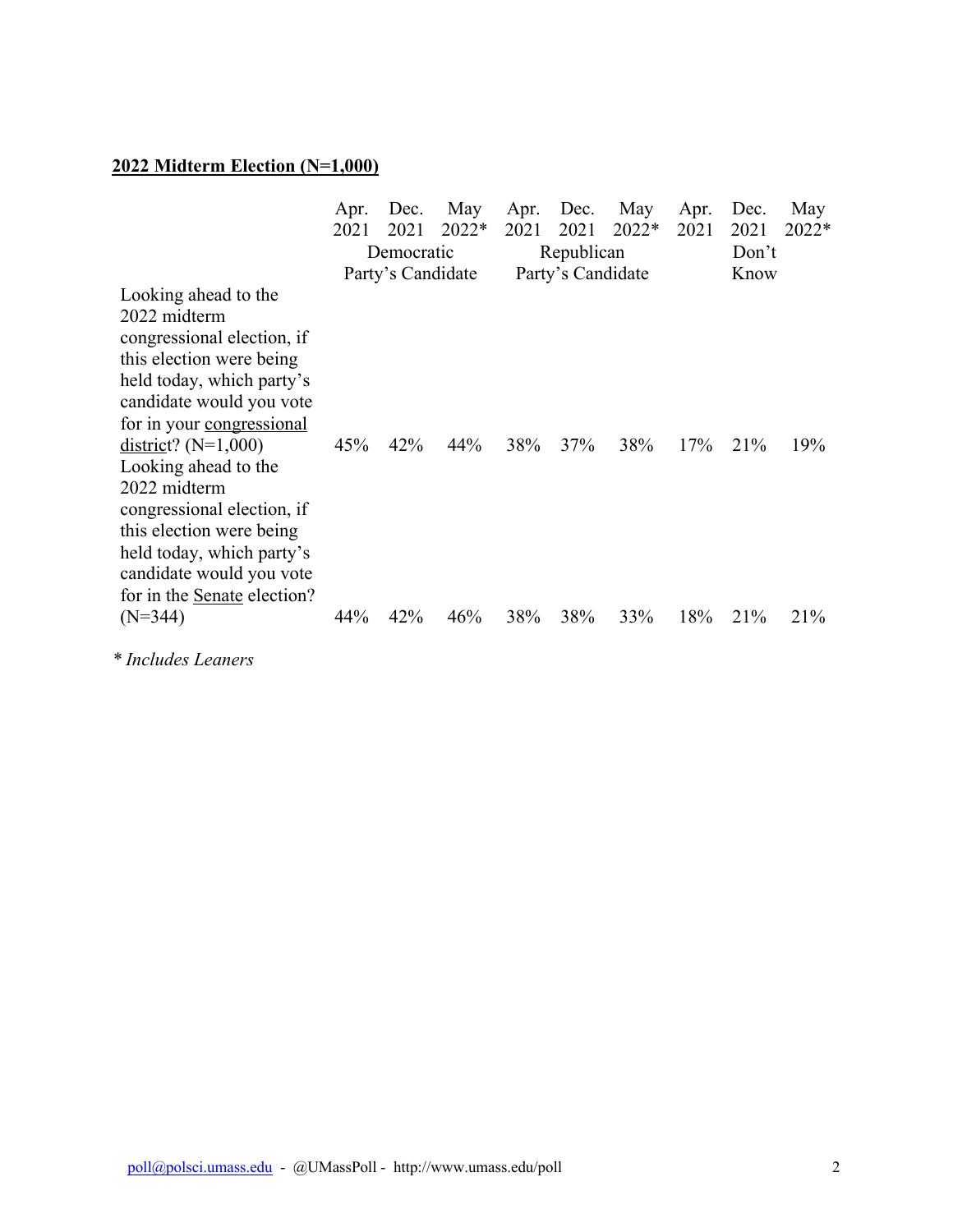### **Most Important Issue in 2022 (N=1,000)**

From the list below, please select the issue that will be most important to you when making your candidate decision in the 2022 midterm election.

|                                   | All         | Democratic  | Republican  | Independent |
|-----------------------------------|-------------|-------------|-------------|-------------|
|                                   | Respondents | Respondents | Respondents | Respondents |
| The Economy                       | 32%         | 22%         | 45%         | 37%         |
| Immigration                       | 13%         | 3%          | 25%         | 13%         |
| Abortion                          | 12%         | 18%         | $7\%$       | $9\%$       |
| Health care                       | 10%         | 13%         | $4\%$       | 14%         |
| Climate Change                    | 10%         | 20%         | $1\%$       | 3%          |
| <b>Supreme Court Appointments</b> | $5\%$       | $7\%$       | $2\%$       | $3\%$       |
| Crime                             | $5\%$       | $5\%$       | $7\%$       | $4\%$       |
| Taxes                             | $4\%$       | $2\%$       | $5\%$       | 7%          |
| Education                         | 3%          | $2\%$       | 3%          | $2\%$       |
| Covid-19 crisis                   | 3%          | $4\%$       | $1\%$       | $2\%$       |
| Race Relations                    | 3%          | $4\%$       | $0\%$       | 6%          |
| Foreign Policy                    | $1\%$       | $1\%$       | $1\%$       | $0\%$       |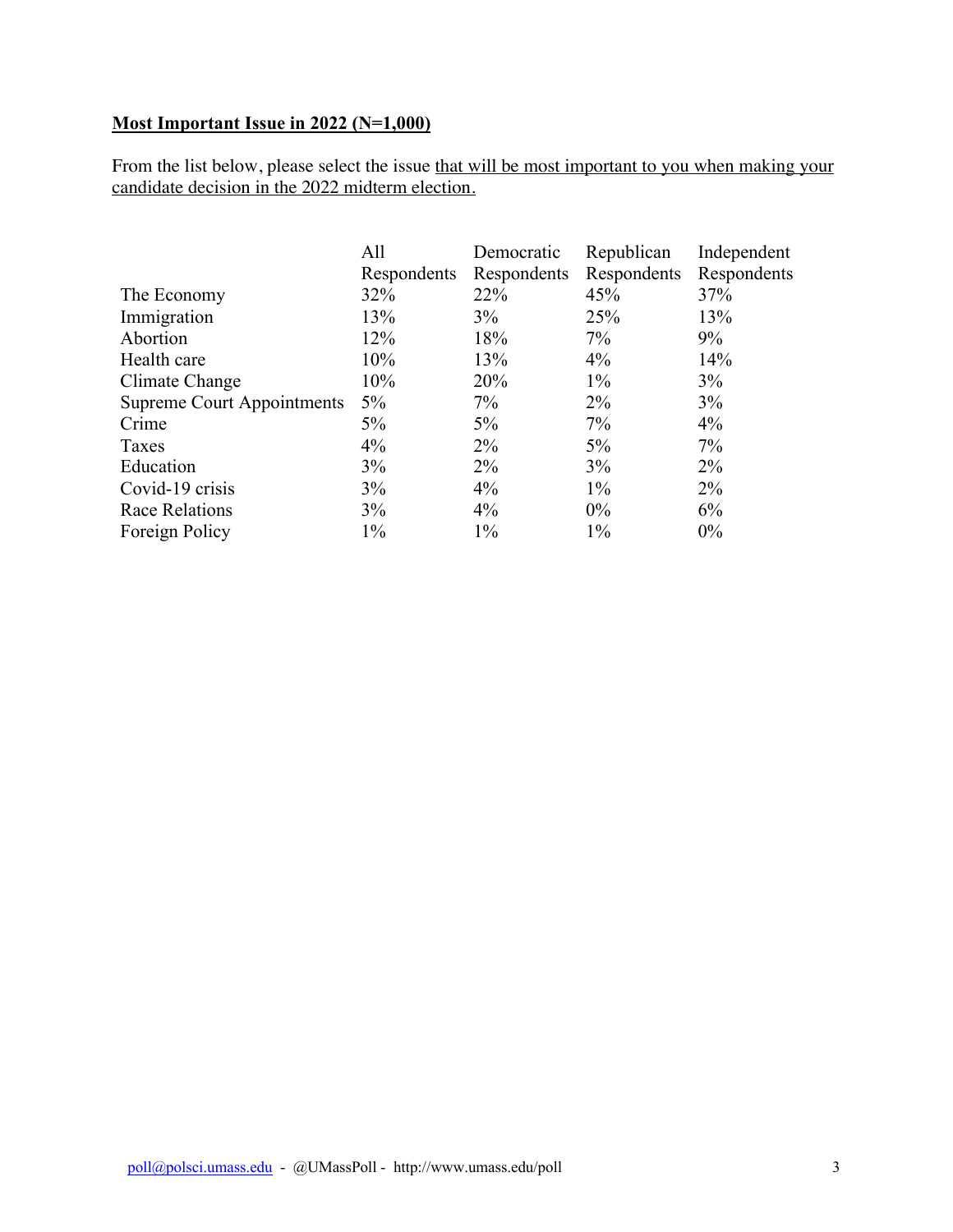#### **Importance (N=1,000)**

How important are the results of the 2022 midterm elections . . .

|                                               | Extremely<br>Important | Very<br>Important | Moderately<br>Important | A Little<br>Important | Not At All<br>Important |
|-----------------------------------------------|------------------------|-------------------|-------------------------|-----------------------|-------------------------|
| for the future of the<br><b>Nation</b>        | 54%                    | 22%               | 18%                     | $3\%$                 | 3%                      |
| for the future of the                         |                        |                   |                         |                       |                         |
| (Insert Respondent's                          |                        |                   |                         |                       |                         |
| Party)                                        | 51\%                   | 29%               | 16%                     | $2\%$                 | $2\%$                   |
| for the future of the<br><b>Supreme Court</b> | $37\%$                 | 26%               | 25%                     | $6\%$                 | $6\%$                   |

#### **Excitement (N=1000)**

*Measured from 0 to 100 with 0 indicating "Not At All Excited" and 100 indicating "Extremely Excited." Average Score for Each Question Presented Below.* 

|                                                                                            | All | Democratic<br>Respondents Respondents | Republican<br>Respondents | Independent<br>Respondents |
|--------------------------------------------------------------------------------------------|-----|---------------------------------------|---------------------------|----------------------------|
| How excited are you to vote in<br>2022 midterm elections?<br>How excited do you think most | 70  | 73                                    | 79                        | 47                         |
| Democrats are to vote in the<br>2022 midterm elections?<br>How excited do you think most   | 59  | 71                                    | 44                        | 49                         |
| Republicans are to vote in the<br>2022 midterm elections?                                  | 74  | 69                                    | 83                        | 70                         |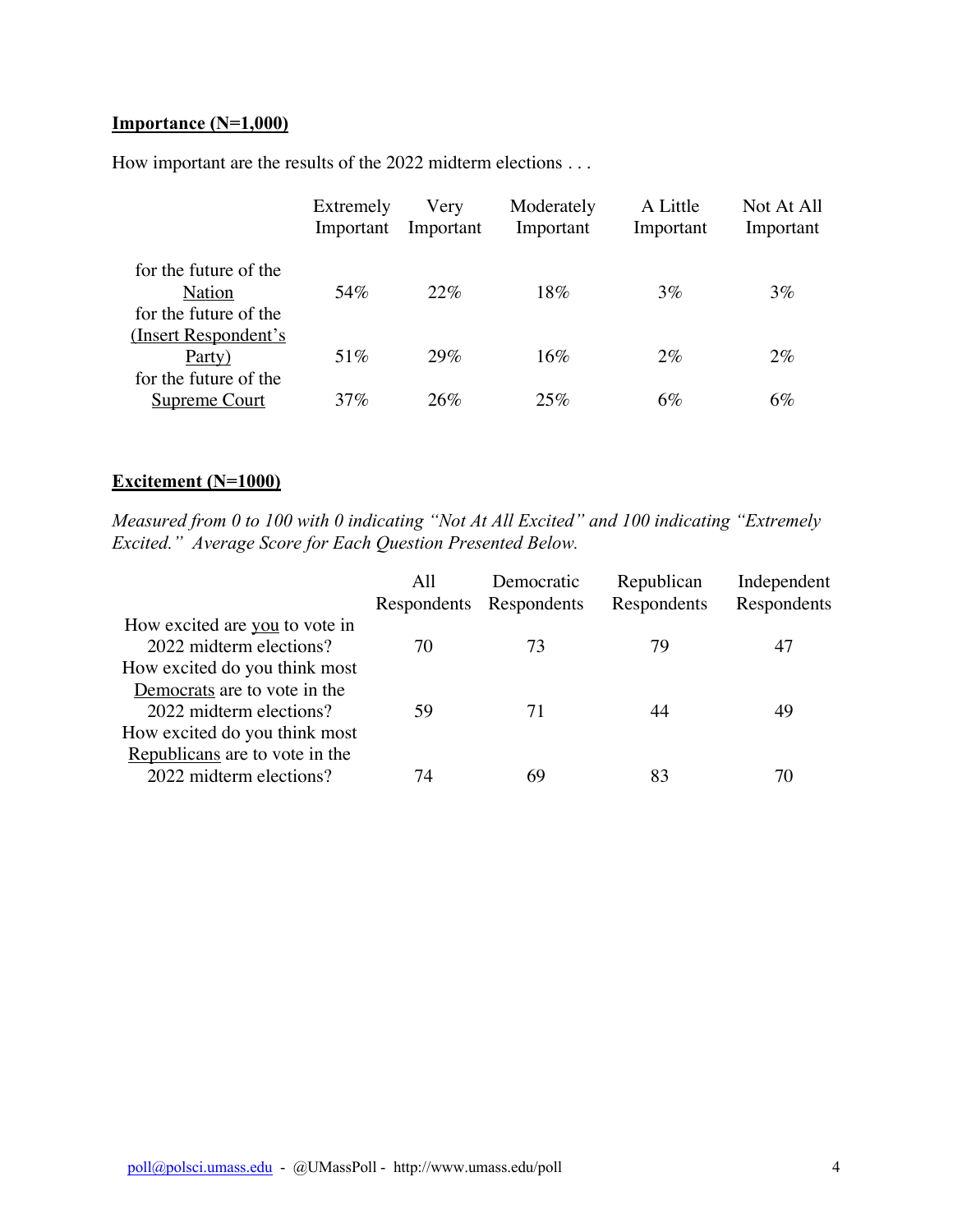## **Biden Impeach (N=1,000)**

| Definitely |            |     | Definitely        |
|------------|------------|-----|-------------------|
| Yes        | Yes        | No  | N <sub>0</sub>    |
|            |            |     |                   |
|            |            |     |                   |
|            |            |     |                   |
| 16%        | <b>28%</b> | 39% | 17%               |
|            |            |     |                   |
|            |            |     |                   |
|            |            |     |                   |
| 22%        | $12\%$     | 22% | 44%               |
|            |            |     | Probably Probably |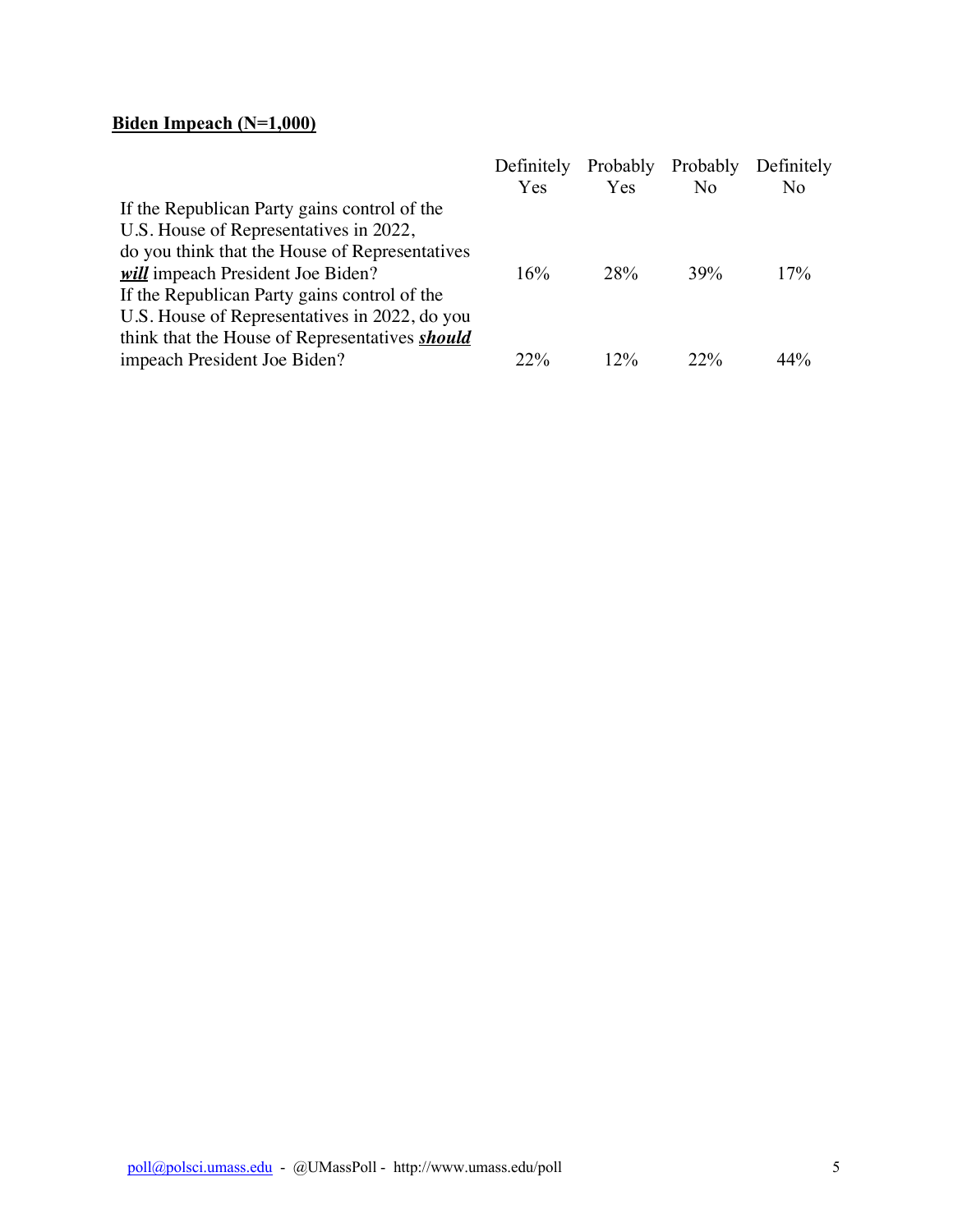### **2024 Democratic Presidential Primary (N=460)**

From the list below, please rank the **top three** candidates that you would select to be the Democratic Party's presidential candidate in 2024.

|                          |                 | Dec.            |                 |                 | May             |     |
|--------------------------|-----------------|-----------------|-----------------|-----------------|-----------------|-----|
|                          |                 | 2021            |                 |                 | 2022            |     |
|                          | 1 <sup>st</sup> | 2 <sub>nd</sub> | 3 <sup>rd</sup> | 1 <sup>st</sup> | 2 <sub>nd</sub> | 3rd |
| Joe Biden                | 40%             | 8%              | $9\%$           | 33%             | 12%             | 11% |
| Kamala Harris            | $10\%$          | 25%             | 16%             | 12%             | 19%             | 13% |
| <b>Bernie Sanders</b>    | 18%             | 13%             | 15%             | 17%             | 15%             | 14% |
| Pete Buttigieg           | 9%              | 14%             | 17%             | 8%              | 11%             | 14% |
| Elizabeth Warren         | 10%             | 18%             | 19%             | $9\%$           | 16%             | 15% |
| Alexandria Ocasio-Cortez | $7\%$           | 12%             | $12\%$          | $6\%$           | 11%             | 9%  |
| Hillary Clinton          | 6%              | 10%             | 13%             | 6%              | 11%             | 9%  |
| Someone Else             | N/A             | N/A             |                 | 10%             | 6%              | 15% |
|                          |                 |                 |                 |                 |                 |     |